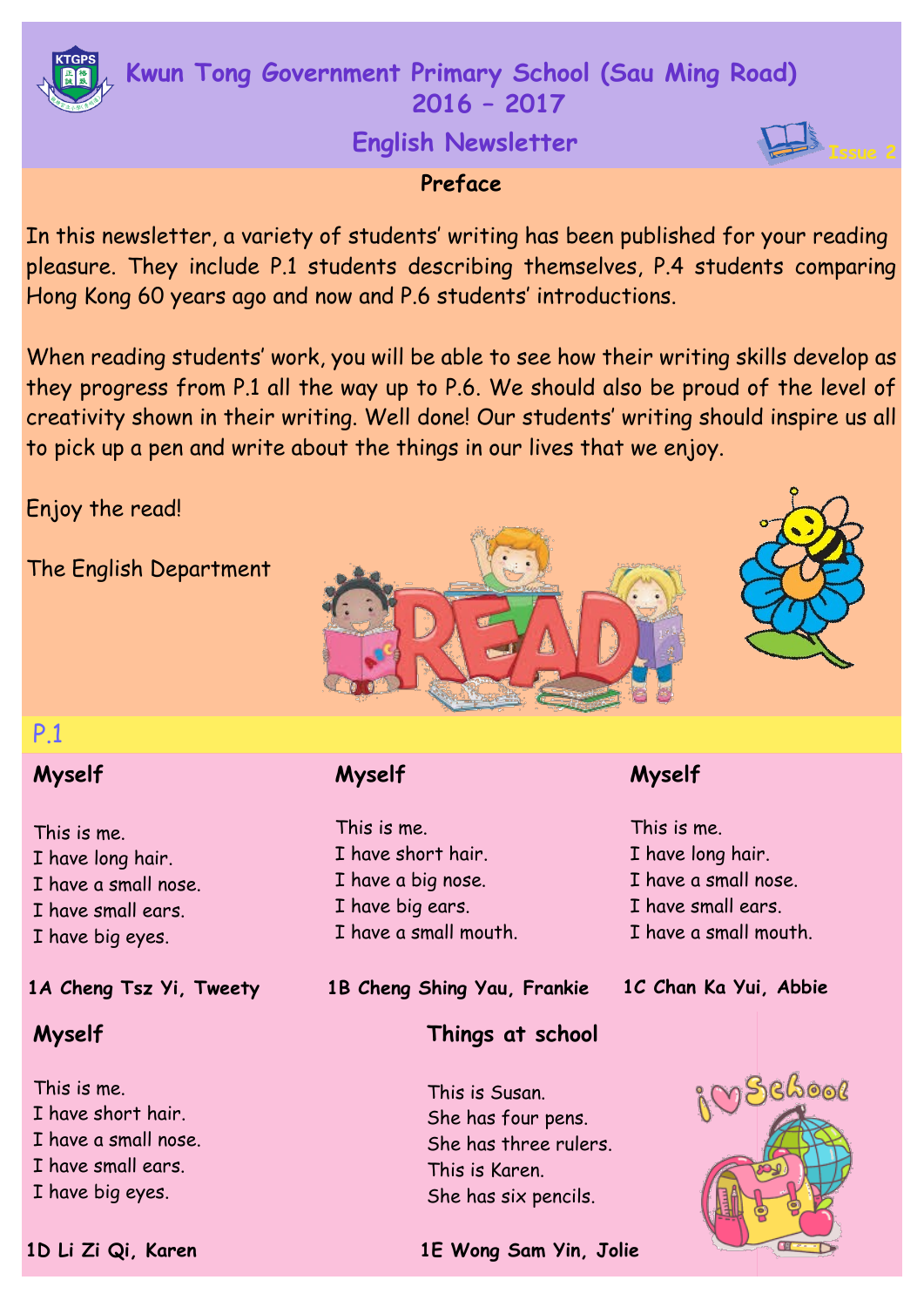# P.2 Me and my family

 My name is Mok Ho Lun, Hugo. I am seven years old. I live in Yau Tong. I come to school by school bus. I am in Class 2A. My best friend is Cyrus.

 My father is a policeman. He catches bad people. My mother is a housewife. She looks after the family. I have no brothers or sisters. I am the only child in my family. I love eating candies and drinking milk.

 My parents love me very much. I love my dad and mum too.

#### **2A Mok Ho Lun, Hugo**

I am Kaycee Cheung. I am seven years old. I live in Sau Mau Ping. I go to school on foot or by bus.

My father is an operation clerk. He works for an airline and takes care of the cargo. My mother is a clerk. She does a lot of administrative work.

I don't have any brothers or sisters. I love my family very much.

bus.

#### **2B Cheung Suet Ching, Kaycee**



 My name is Kenneth Wong. I am seven years old. I live in Kwun Tong. I come to school by school

My father is a policeman. He catches bad people. My mother is a housewife. She looks after the family. I have one brother. I love

 My name is Yuchi Tong. I am seven years old. I live in Sau Mau Ping. I come to school on foot.

My father is a worker. He helps people. My mother is a housewife. She looks after my family. I have one sister. I love my family.

#### **2C Tong Yu Ching, Yuchi**

## P.3 Buying a toy car for David

Today is David's birthday. It is Saturday. May and Peter want to buy a present because it's David's birthday.

They decide to buy a toy for David on his birthday. They go to Fun Toy Shop. They see a toy car, a robot, a toy duck and a teddy bear outside it. They look at the robot. It's just fifty dollars! At last, they buy the robot. They are happy! In the afternoon, they give the present to David. He is very surprised.

Today is David's birthday. It is Saturday. May and Peter want to buy a present because today is David's birthday. They go in the toy shop and talk to the shopkeeper. May asks, 'How much is the toy car? The shopkeeper answers, 'It's fifty-five dollars.' Peter says, 'Oh no!' Unfortunately, they have not got enough money. So, they need to buy another toy for David.

my family.



#### **3A Cai Ngai Ka, Selina 3B Cheung Ka Yee, Amy**

#### **A salad**

First wash the vegetables and mushrooms. Put them into a bowl. Then cut the ham into small pieces. Put the ham into the bowl. Mix the vegetables, mushrooms and ham together. Then add the salad dressing to the salad. Sit down and enjoy it!



**3C Lam Yin Cheung, Jackie 3D Chan Kwan Yuen, Kelvin**

 My name is Hugo. I am seven years old. I live in Kwun Tong. I come to school by school bus.

 My father is a social worker. He looks after old people. My mother is a shop assistant. She sells DVDs. I have no brothers or sisters. I love my family.

**2D Ng Tsz Hin, Hugo**



**2E Wong Ho Kwan, Kenneth**

Today is David's birthday. It is on 2<sup>nd</sup> December. May and Peter want to buy a present. They decide to buy a toy car for David on his birthday. They go to

Fun Toy Shop. They see a teddy bear, a toy plane, a toy duck, a robot and a toy car.

Unfortunately, they do not have enough money. They are disappointed. Luckily they meet May's uncle. Uncle buys the toy car for them. They feel happy.



Today is David's birthday. It's

outside Fun Toy Shop.

They are happy.

birthday.

Saturday. May and Peter want to buy a present because today is David's

They decide to buy a toy for David on his birthday. They see a lot of toys

Unfortunately, they don't have enough money. After that, they go to another toy shop. There is the same toy car but it is on sale. They feel really happy because it is just fifty dollars. They have enough money to buy it for David!

**3E Yuen Tsz Ching, Suki**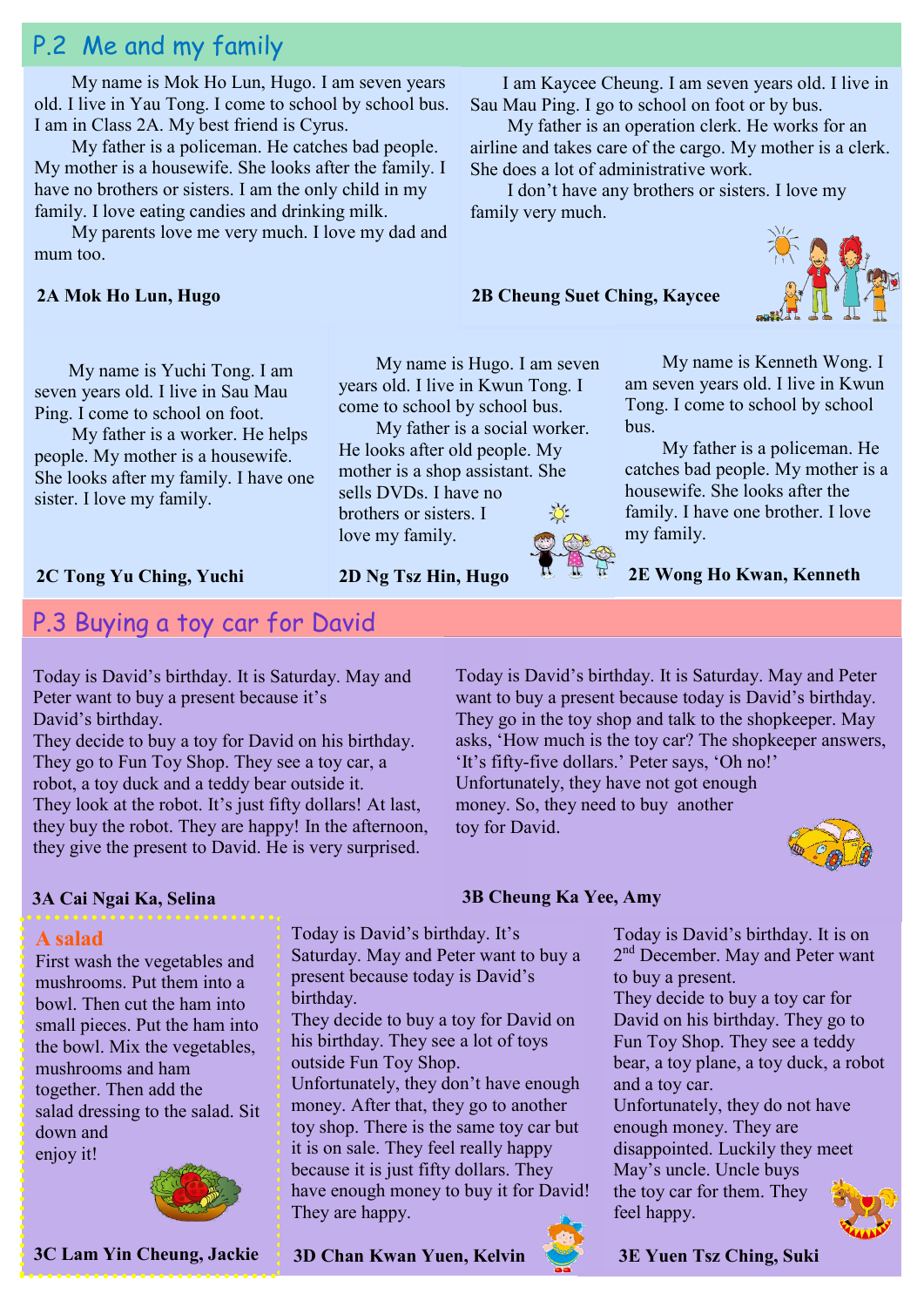# P.4 Differences between Hong Kong 60 years ago and now

In Hong Kong, children did not play electronic games 60 years ago. They played hopscotch and hide-and-seek because they had no money to buy those expensive toys. Children play electronic games on computers and mobile phones now.

Some children could not go to school 60 years ago because they did not have any money to pay the school fee. They were poor. Although most children can go to school now, some children still cannot go to school in

some poor countries.

**4A Chan Uen Sum, Karina**

I would like to tell you something about Hong Kong. 60 years ago, some children never went to school. However, all children can go to school now. 60 years ago, there weren't many schools.

However, there are many schools now. 60 years ago, nobody had electronic products. They played paper-scissors-stone, hopscotch and hide-and-seek. Now we play electronic games and phone games.

**4D So Tsz Hin, Philip**

P.5

#### **My favourite festival**

The festival I like best is the Double Seventh Festival. It is on the seventh day of the seventh lunar month. It is a traditional festival which is full of romance. The beautiful love story of the Cowherd and Weaver Maid has been passed down from generation to generation. I like this Chinese festival because Cowherd and Weaver Maid showed their devoted love to each other. It is also a legend of true love and family unity. That is why I like this festival.

67

### **5A Choy Yat Yin, Yoyo**

#### **A presentation about Justin Bieber**

Today I am talking about Justin Bieber. Justin Bieber became a singer after winning the gold buzzer in "America's Got Talent". That rarely ever happens! And now he has turned his life around. He donated 1 million dollars to a charity. From Justin Bieber, I have learnt that we should always be kind.



**A terri- ble experience** I got up late so I didn't have breakfast. Then I left for school. I had to squeeze into the lift. The lift stopped suddenly. We waited for half an hour. Then we heard a noise. Some firemen came to save us. I ran to school immediately but it was already half past eight. When I got into the classroom, I explained to the teacher why I arrived late. Luckily,

**5D Tse Wing Yan, Christy 5C Sabzahda M. Awais 5E Cheung Wing Hei, Roy** 

the teacher forgave me.

Children did not play electronic games 60 years ago. They played hide-and-seek and hopscotch. They liked these games because they were fun and interesting. Children could run and jump in the playground. They play electronic games now. They think these games are good because they are exciting. The toilets were outside houses 60 years ago. It was really inconvenient. The toilets are inside now. It is very convenient.

I like the life in Hong Kong now because it is more convenient.

**4B Ngai Yin Lam, Isaac**



60 years ago, some children never went to school. However, all children can go to school now. 60 years ago, there weren't many schools. However, there are many schools now.

60 years ago, nobody used electronic products. However, everybody uses electronic products now. 60 years ago, there was a lot of space. Everybody played hide-and-seek. 60 years ago, the living environment was very good. However, the living environment is really bad now because there isn't a lot of space and it's expensive.

## **4C Fung Nga Ki, Kitty**

Children never played computer games in the past. However, computer games are very popular nowadays. 60 years ago, children went to school on foot. However, now, children go to school by bus. There weren't any museums before. However, there are some museums now. I feel so happy now because I can play computer games and I can go to school by bus. Also, I can go to museums.

**4E Tang Ho Cheung, Samuel**



#### **A terrible experience**

This morning, I had a terrible experience. When I woke up, it was 7:55 a.m. already. I was almost late for school so I had to rush to school.

When the lift opened, it was packed with people. Suddenly, the lift stopped and the light went out. A man kept pressing the emergency button but there were no responses. We were all trapped in the lift. In the end, some firemen came and rescued us. I felt relieved. However, I was late for school.

### **5B Lam Ching Yi, Kelly**



Today was my birthday. Dad went home early. He bought me a birthday present. I was surprised and happy. The robot is very cool. I saw my little sister drop my birthday present on the floor. It was broken! I was unhappy. I did not scold my sister because it was an accident and my sister was just careless. I forgave her and we ate the cake with joy.